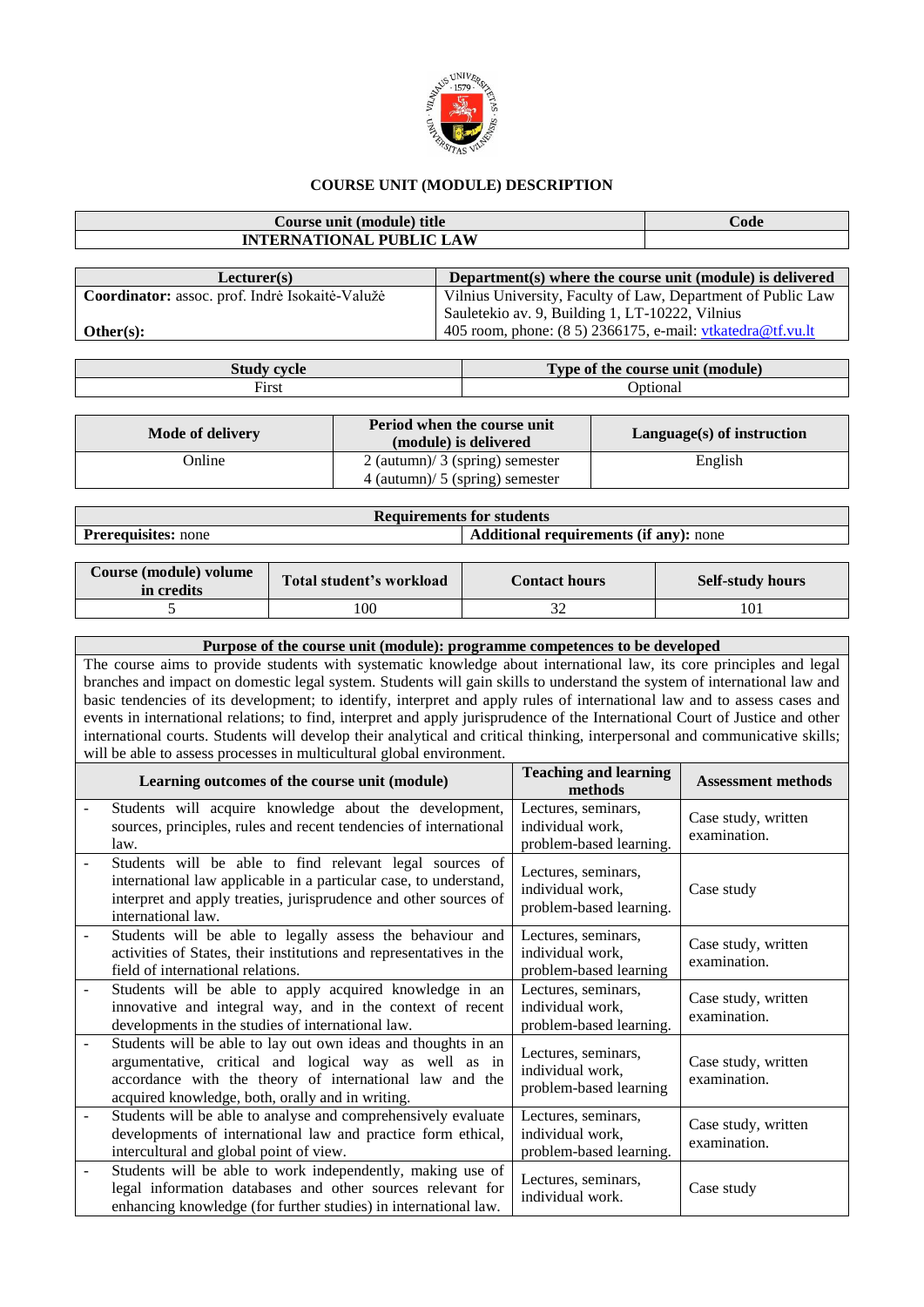|    |                                                                                                                                                                                                                        |                |           |                  | <b>Contact hours</b> |                 |                             |                      | Self-study work: time and |                                                                                                                                                 |  |  |
|----|------------------------------------------------------------------------------------------------------------------------------------------------------------------------------------------------------------------------|----------------|-----------|------------------|----------------------|-----------------|-----------------------------|----------------------|---------------------------|-------------------------------------------------------------------------------------------------------------------------------------------------|--|--|
|    | Content: breakdown of the topics                                                                                                                                                                                       | <b>ectures</b> | Tutorials | Seminars         | Exercises            | Laboratory work | Internship/work<br>dacement | <b>Contact hours</b> | Self-study hours          | assignments<br><b>Assignments</b>                                                                                                               |  |  |
| 1. | Development, concept, sources and<br>specific features of international law. The<br>relationship between international law<br>and national law.                                                                        | $\overline{2}$ |           | 1                |                      |                 |                             | 3                    | $\overline{7}$            | Analysis of scholarly<br>literature.                                                                                                            |  |  |
| 2. | Subjects of international law. States,<br>recognition of States and governments.<br>International Organisations (United<br>Nations).                                                                                   | $\overline{2}$ |           | $\theta$         |                      |                 |                             | $\overline{2}$       | 7                         | Analysis of scholarly<br>literature, UN Charter and<br>jurisprudence of the<br>International Court of Justice.                                  |  |  |
| 3. | The principles of international law (non-<br>use of force, peaceful settlement of<br>international disputes, non-interference<br>into domestic affairs, free self-<br>determination of nations, etc.).                 | 4              |           | 2                |                      |                 |                             | 6                    | <b>10</b>                 | Analysis of scholarly<br>literature, jurisprudence of<br>the International Court of<br>Justice and resolutions of the<br>UN bodies, case study. |  |  |
| 4. | International dispute resolution.<br>International Court of Justice and other<br>international courts.                                                                                                                 | $\overline{2}$ |           | 1                |                      |                 |                             | 3                    | 10                        | Analysis of scholarly<br>literature, jurisprudence of<br>the International Court of<br>Justice, case study.                                     |  |  |
| 5. | State responsibility under international<br>law and individual criminal liability.                                                                                                                                     | 2              |           | 1                |                      |                 |                             | 3                    | 7                         | Analysis of scholarly<br>literature and jurisprudence<br>of the International Court of<br>Justice and International<br>Criminal Court.          |  |  |
| 6. | The basics of law of treaties.                                                                                                                                                                                         | 2              |           | 1                |                      |                 |                             | $\mathbf{3}$         | 7                         | Analysis of Vienna<br>convention on the law of<br>treaties and jurisprudence of<br>the International Court of<br>Justice.                       |  |  |
| 7. | The basics of international law of human<br>rights and international humanitarian<br>law. The core provisions of the<br>Convention of Human Rights and<br>Fundamental Freedoms. The European<br>Court of Human Rights. | 4              |           | 2                |                      |                 |                             | 6                    | 10                        | Analysis of treaties and<br>jurisprudence of the<br>European Court of Human<br>Rights, case study.                                              |  |  |
| 8. | The basics of diplomatic and consular<br>law.                                                                                                                                                                          | 2              |           | $\boldsymbol{0}$ |                      |                 |                             | $\overline{2}$       | 7                         | Analysis of treaties and<br>jurisprudence of the<br>International Court of Justice.                                                             |  |  |
| 9. | The basics of other fields of international<br>law: law of the sea, international<br>environmental law, international air law,<br>international space law and international<br>trade law.                              | $\overline{4}$ |           | $\boldsymbol{0}$ |                      |                 |                             | 4                    | $\overline{7}$            | Analysis of scholarly<br>literature and jurisprudence<br>of the International Court of<br>Justice.                                              |  |  |
|    |                                                                                                                                                                                                                        |                |           |                  |                      |                 |                             |                      | 29                        | Preparation for the<br>examination.                                                                                                             |  |  |
|    | <b>Total</b>                                                                                                                                                                                                           | 24             |           | 8                |                      |                 |                             |                      | 32 101                    |                                                                                                                                                 |  |  |

| <b>Assessment</b><br>strategy | Weight,<br>$\frac{6}{9}$ | <b>Deadline</b>        | <b>Assessment criteria</b>                                                                                                                                                                                                                                                                                                                                                                                                                                                                                                                                                                                     |
|-------------------------------|--------------------------|------------------------|----------------------------------------------------------------------------------------------------------------------------------------------------------------------------------------------------------------------------------------------------------------------------------------------------------------------------------------------------------------------------------------------------------------------------------------------------------------------------------------------------------------------------------------------------------------------------------------------------------------|
| Case study                    | 20                       | During the<br>semester | Every student will have to prepare an individual case study. It will cover<br>topics discussed during the class activities. The evaluation of the case study<br>will be based on:<br>- work content (comprehensive problem analysis, proper source application,<br>critical analytical thinking, conclusion/recommendation formulation);<br>- work structure and style (clear structural parts, scientific language style,<br>exact wording, source references, proper and ethical citation use);<br>- demonstration of broad and in-depth knowledge of the topic which will be<br>discussed during the class. |